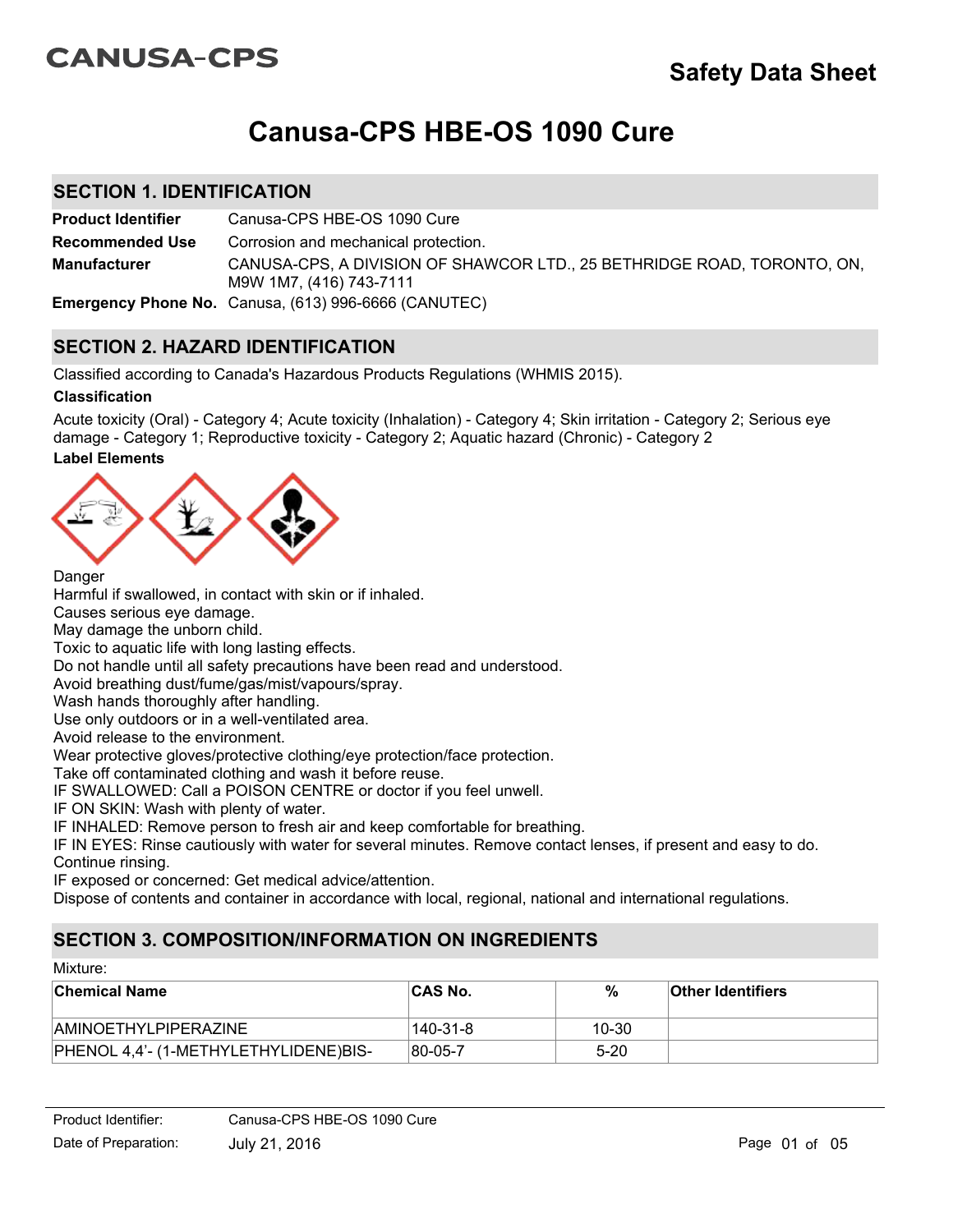| 4-Nonylphenol, branched (mixed isomers) | 84852-15-3  | $5 - 20$  |  |
|-----------------------------------------|-------------|-----------|--|
| Benzyl alcohol                          | 100-51-6    | $1 - 20$  |  |
| 1.2-DIAMINOCYCLOHEXANE                  | $ 694-83-7$ | $1 - 10$  |  |
| Salicylic acid                          | $ 69-72-7$  | $01 - -1$ |  |

# **SECTION 4. FIRST-AID MEASURES**

#### **First-aid Measures**

#### **Inhalation**

Move to fresh air. If symptoms persist seek medical attention.

### **Skin Contact**

Take off contaminated clothing, shoes and leather goods (e.g. watchbands, belts). Immediately wash gently and thoroughly with lukewarm, gently flowing water and mild soap for 15-20 minutes.

### **Eye Contact**

Immediately rinse the contaminated eye(s) with lukewarm, gently flowing water for 15-20 minutes, while holding the eyelid(s) open. Get medical attention.

### **Ingestion**

Do not induce vomiting. Immediately call a Poison Centre or doctor.

## **SECTION 5. FIRE-FIGHTING MEASURES**

### **Extinguishing Media**

### **Suitable Extinguishing Media**

Carbon dioxide, dry chemical powder, appropriate foam, water spray or fog.

#### **Specific Hazards Arising from the Product**

Oxides of carbon and nitrogen; carboxylic acids; aldehydes.

### **Special Protective Equipment and Precautions for Fire-fighters**

Do not use direct stream of water.

Self-contained breathing apparatus and full protective clothing.

# **SECTION 6. ACCIDENTAL RELEASE MEASURES**

### **Personal Precautions, Protective Equipment, and Emergency Procedures**

Eliminate all ignition sources if safe to do so. Use the personal protective equipment recommended in Section 8 of this safety data sheet.

#### **Environmental Precautions**

Do not allow into any sewer, on the ground or into any waterway.

### **Methods and Materials for Containment and Cleaning Up**

Contain and soak up spill with absorbent that does not react with spilled product. Dispose of in compliance with applicable legislation.

# **SECTION 7. HANDLING AND STORAGE**

#### **Precautions for Safe Handling**

Wear appropriate PPE.

## **Conditions for Safe Storage**

Store in an area that is: cool, dry. Adequate general ventilation is recommended; local ventilation if in a confined or restricted area.

# **SECTION 8. EXPOSURE CONTROLS/PERSONAL PROTECTION**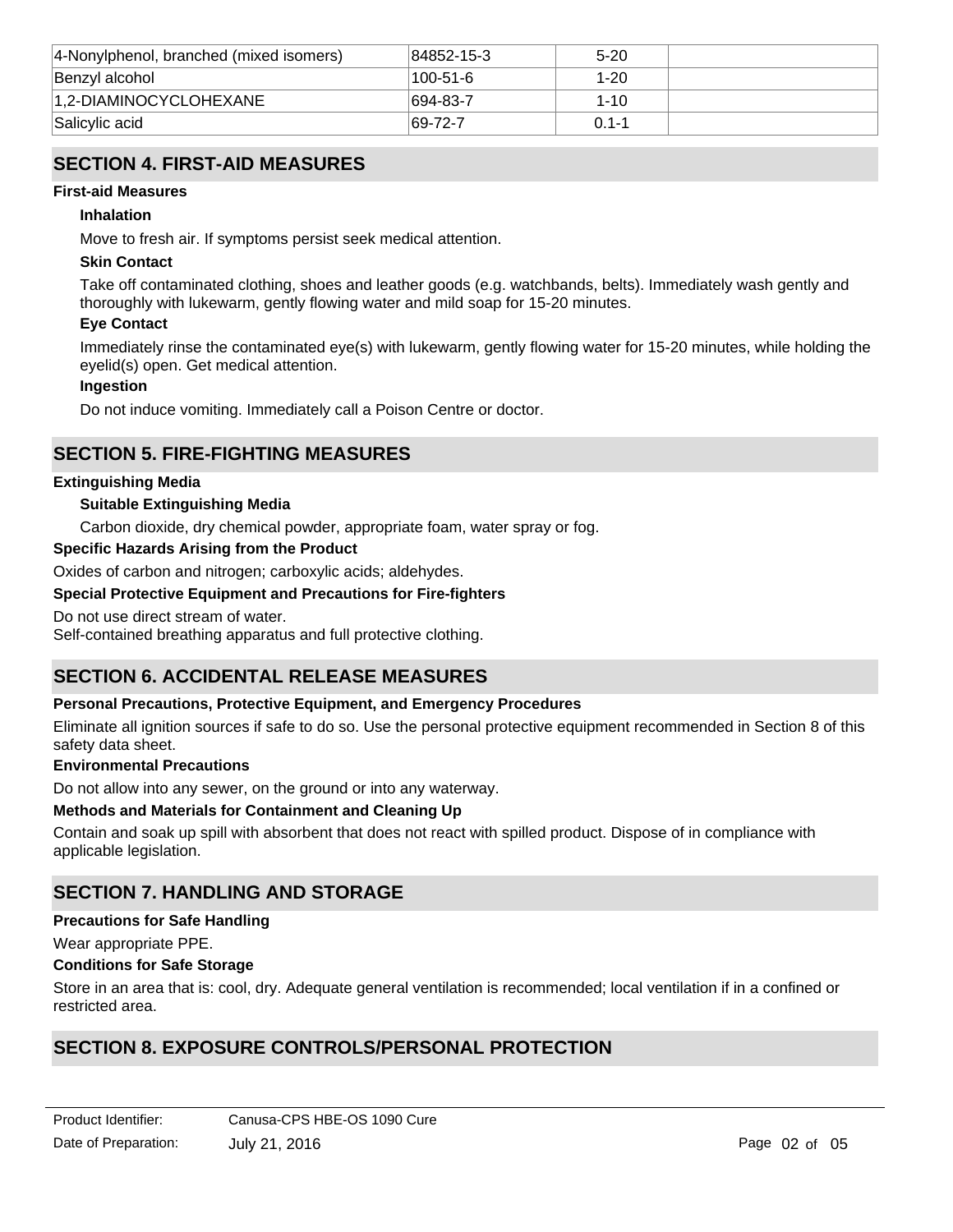#### **Control Parameters**

|                                            |                            | <b>ACGIH TLV®</b> |                           | <b>OSHA PEL</b> |          | <b>AIHA WEEL</b> |  |
|--------------------------------------------|----------------------------|-------------------|---------------------------|-----------------|----------|------------------|--|
| <b>Chemical Name</b>                       | <b>TWA</b>                 | <b>STEL</b>       | <b>TWA</b>                | <b>Ceiling</b>  | 8-hr TWA | <b>TWA</b>       |  |
| $PHENOL 4,4'-$<br>(1-METHYLETHYLIDENE)BIS- | <b>Not</b><br>established  |                   | <b>Not</b><br>established |                 |          |                  |  |
| Benzyl alcohol                             | <b>Not</b><br>lestablished |                   | <b>Not</b><br>established |                 | 10 ppm   |                  |  |

### **Appropriate Engineering Controls**

General ventilation is usually adequate. Use local exhaust ventilation, if general ventilation is not adequate to control amount in the air.

#### **Individual Protection Measures**

### **Eye/Face Protection**

Wear chemical safety goggles. Wear chemical safety goggles and face shield when contact is possible.

#### **Skin Protection**

Wear chemical protective clothing e.g. gloves, aprons, boots.

Suitable materials are: butyl rubber, Viton®, neoprene rubber. The following materials should NOT be used: natural rubber, nitrile rubber.

### **Respiratory Protection**

Wear a NIOSH approved air-purifying respirator with an organic vapour cartridge.

# **SECTION 9. PHYSICAL AND CHEMICAL PROPERTIES**

# **Basic Physical and Chemical Properties**

| Appearance                          | Green.       |
|-------------------------------------|--------------|
| <b>Odour</b>                        | Ammonia-like |
| <b>Relative Density (water = 1)</b> | 1. $\Omega$  |
| <b>Other Information</b>            |              |
| <b>Physical State</b>               | Liquid       |
|                                     |              |

# **SECTION 10. STABILITY AND REACTIVITY**

### **Possibility of Hazardous Reactions**

Hazardous polymerizations will not occur.

### **Incompatible Materials**

Avoid strong acids and oxidizers.

### **Hazardous Decomposition Products**

Oxides of carbon and nitrogen. Carboxylic acids. Aldehydes.

# **SECTION 11. TOXICOLOGICAL INFORMATION**

#### **Likely Routes of Exposure**

Inhalation; skin contact; eye contact; ingestion.

#### **Acute Toxicity**

| ∣Chemical Name                                | <b>LC50</b>                                                | LD50 (oral)             | LD50 (dermal)             |
|-----------------------------------------------|------------------------------------------------------------|-------------------------|---------------------------|
| AMINOETHYLPIPERAZINE                          |                                                            | 2140 mg/kg (rat)        | 880 mg/kg (rabbit)        |
| PHENOL 4,4'-<br>(1-METHYLETHYLIDENE)<br>IBIS- |                                                            | 3300 mg/kg (female rat) | 3600 mg/kg (rabbit)       |
| Benzyl alcohol                                | $> 4168 - 5400$ mg/m3 (rat)<br>(4-hour exposure) (aerosol) | 1230-1580 mg/kg (rat)   | < 5250 mg/kg (guinea pig) |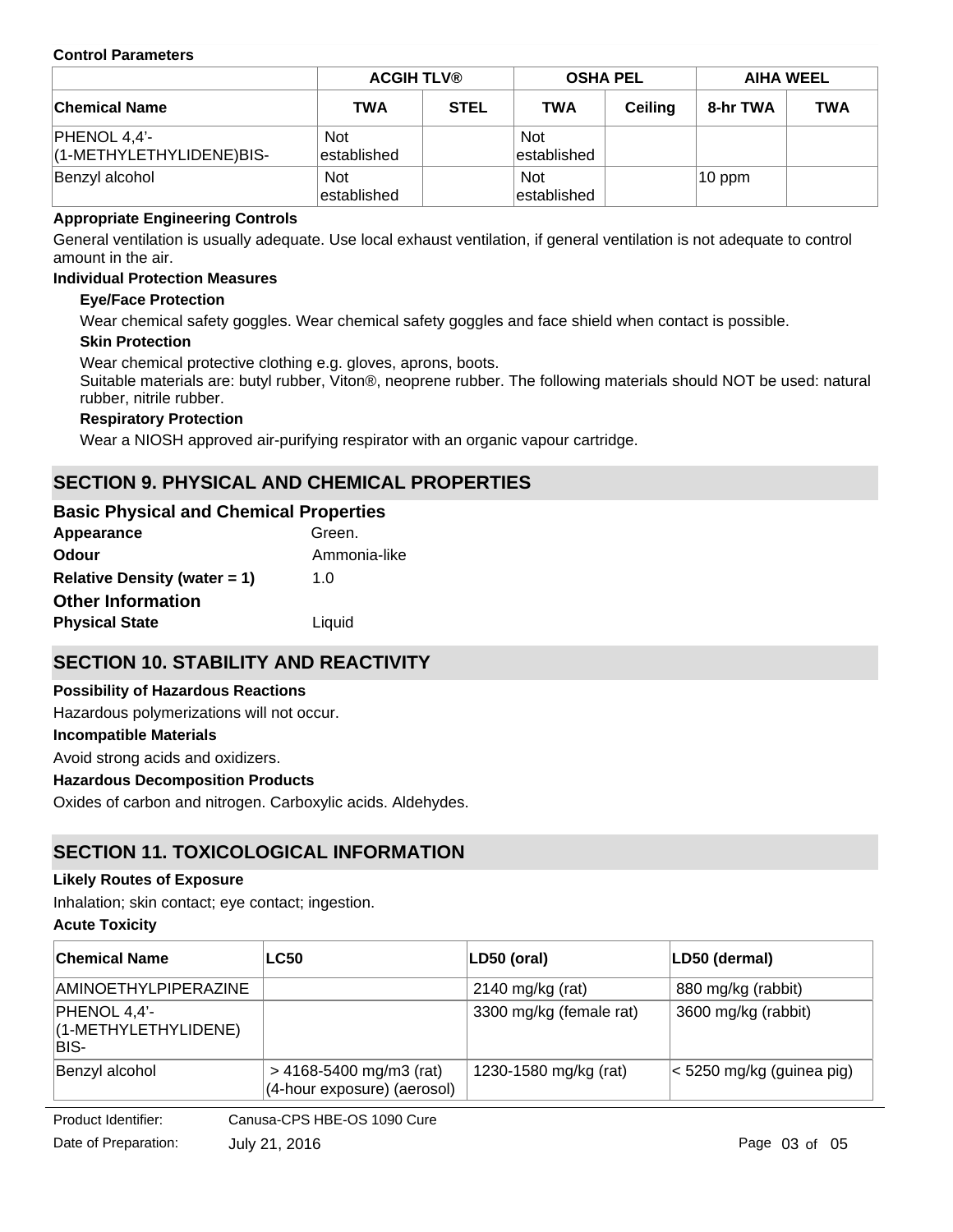| $ 4$ -Nonylphenol, branched<br>$\vert$ (mixed isomers) | 1300 mg/kg (rat)  |                  |
|--------------------------------------------------------|-------------------|------------------|
| Salicylic acid                                         | 480 mg/kg (mouse) | 2000 mg/kg (rat) |

### **Serious Eye Damage/Irritation**

May cause irritation and burns.

### **STOT (Specific Target Organ Toxicity) - Single Exposure**

### **Inhalation**

May cause irritation. May damage contacted tissue and produce scarring.

### **Skin Absorption**

May cause irritation. May cause burns. May cause allergic reaction.

### **Ingestion**

Harmful if swallowed.

### **Respiratory and/or Skin Sensitization**

Sensitization may occur following exposure to the liquid or vapour.

### **Carcinogenicity**

| <b>Chemical Name</b>                          | <b>IARC</b> | <b>ACGIH®</b>  | <b>INTP</b> | <b>OSHA</b>       |
|-----------------------------------------------|-------------|----------------|-------------|-------------------|
| <b>AMINOETHYLPIPERAZINE</b>                   | Not Listed  | Not designated | Not Listed  | Not Listed        |
| PHENOL 4,4'-<br>(1-METHYLETHYLIDENE)<br>IBIS- | Not Listed  | Not Listed     | Not Listed  | Not Listed        |
| Benzyl alcohol                                | Not Listed  | Not Listed     | Not Listed  |                   |
| 4-Nonylphenol, branched<br>(mixed isomers)    | Not Listed  | Not designated | Not Listed  | Not Listed        |
| Salicylic acid                                | Not Listed  | Not designated | Not Listed  | <b>Not Listed</b> |

### **Reproductive Toxicity**

### **Sexual Function and Fertility**

May cause effects on sexual function and/or fertility.

# **SECTION 12. ECOLOGICAL INFORMATION**

### **Ecotoxicity**

May be toxic to aquatic organisms. May cause long-term adverse effects in the aquatic environment.

### **Acute Aquatic Toxicity**

| <b>Chemical Name</b>                             | <b>LC50 Fish</b>                                                                                      | <b>EC50 Crustacea</b>                                            | <b>ErC50 Aquatic</b><br><b>Plants</b> | ErC50 Algae |
|--------------------------------------------------|-------------------------------------------------------------------------------------------------------|------------------------------------------------------------------|---------------------------------------|-------------|
| <b>AMINOETHYLPIPERAZIN</b><br>E                  | 2190 mg/L<br>(Pimephales<br>promelas (fathead<br>minnow); 96-hour;<br>flow-through)                   |                                                                  |                                       |             |
| PHENOL 4,4'-<br>(1-<br>METHYLETHYLIDENE)<br>BIS- | 4.6 mg/ $L$<br>(Pimephales<br>promelas (fathead<br>minnow); 48-hour;<br>fresh water;<br>flow-through) | $2.7$ mg/L<br>(Selenastrum<br>capricornutum<br>(algae); 96-hour) |                                       |             |
| Benzyl alcohol                                   | 770 mg/L<br>(Pimephales<br>promelas (fathead<br>minnow); 48-hour;                                     | mg/L (Daphnia<br>magna (water flea);<br>48-hour)                 |                                       |             |